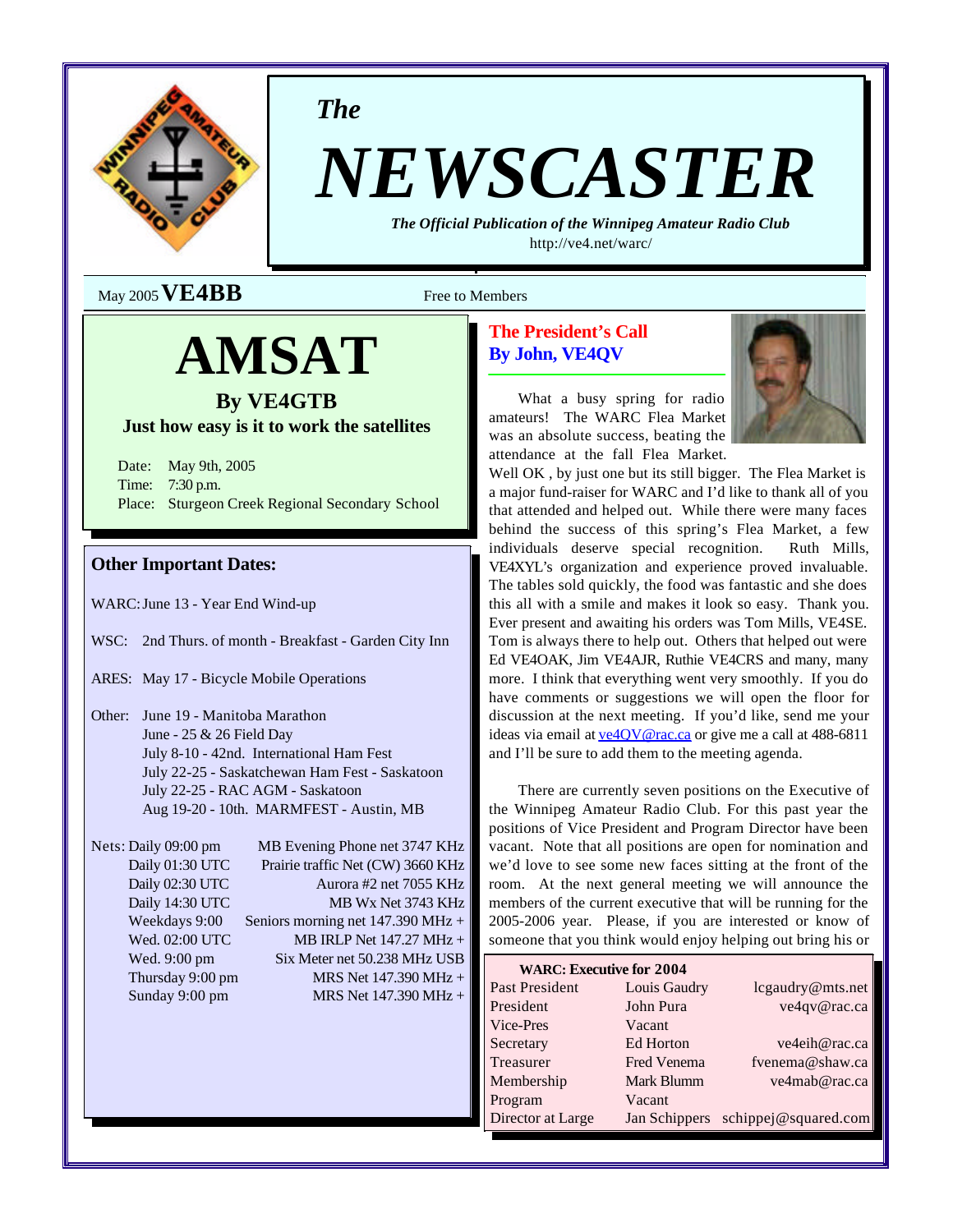her name forward to any member of the executive. We hope to have a nominating committee in place by the May general meeting. The positions are, President, Vice-President, Treasurer, Secretary, Membership, Program Director, and Director at Large.

The WARC/MRS IRLP node should be on-line very shortly. Saturday, April 23rd MRS reorganized the equipment racks in the Richardson Building to accommodate the IRLP computer generously donated by Les VA4LES. Final configuration on the computer and its interface is underway and hopefully we will be up and running very soon. Thanks to Yori VE4ACX and Dick VE4HK for getting the rack prepared. The weekend of April 29 will be a bench test of the IRLP computer system at the UMARS club room. This site was chosen as it has a high speed Internet connection and a working IRLP node to test with that will not interfere with over the air or other IRLP nodes. The following weekend should be a beta install of the computer & radio at the VE4WRS site. If all goes well the system should be up and running by the end of that weekend. Listen for formal announcements on the MRS bi-weekly 2 meter nets. Please note that the MRS Autopatch will be off line for a few weeks during this period.

A special thanks to ARES for their work at the annual Fort Whyte Centre EcoAdventure Sunday, April 24th. This event held each spring (usually on the same day as the WARC Flea Market) and has over 300 athletes boat, roller blade, run, and cycle a course in the Southern part of the city. The logistics of keeping track of individual athletes as well as teams over a course like this is something that ARES does very well. My wife, a Fort Whyte Centre staff member has said many times she doesn't know what they would do without the ham radio group to help communicate vital race information.



One of the other events coming up soon is the Manitoba Marathon, June 19th, Father's Day. Once you work the Marathon, you'll be hooked for life. It's just that much fun, and is such a great experience. They may still be looking for some help so contact Rob Stegmaier at rstegmaier@shaw.ca if you're interested.

The major event right after the Marathon is Field Day. I can't impress upon you enough how important it is for the Winnipeg Amateur Radio Club to participate in this International event. This is the day where we show Winnipeg and the world that we're ready, willing and more than able to help out should disaster strike. More than a communications event, it's a great opportunity to get friends and family members out to try out amateur radio. We want to promote our hobby and this is a great venue to do just that. At the request of a number of members the site of this year's Field Day has been changed to Group Use Area 2, Site 6. We have the site booked from Friday at 11:00 AM till Monday morning , 11:00 AM. This allows anyone interested to set up camp on Friday and we don't have to rush Sunday to meet the check out. All of this has been arranged without a Field Day Coordinator. As I am writing this, there is no Field Day Coordinator named. I can't imagine WARC not taking part in this international event. I had the pleasure of coordinating Field Day two years ago and because you end up with a lot of help, its rally not that daunting a task. I will make this a major topic of discussion at the next meeting. We have volunteers willing to look after food, there are many amateurs ready to help out on the technical and logistic side of things, what we need is one or two individuals willing to coordinate all of this talent. Please give me a call.

The last presentation for the year is by Gerry VE4GTB on Amateur satellite communications. I hope to see you all there.

Remember the WARC Board of Directors elections in June - Many positions still need to be filled.



**Sales & Service of Computers & Software Home repairs offered**

**John, VE4JNF 386 Belvidere Street 885-9278 http://www.escape.ca/~ve4jnf ve4jnf@escape.ca**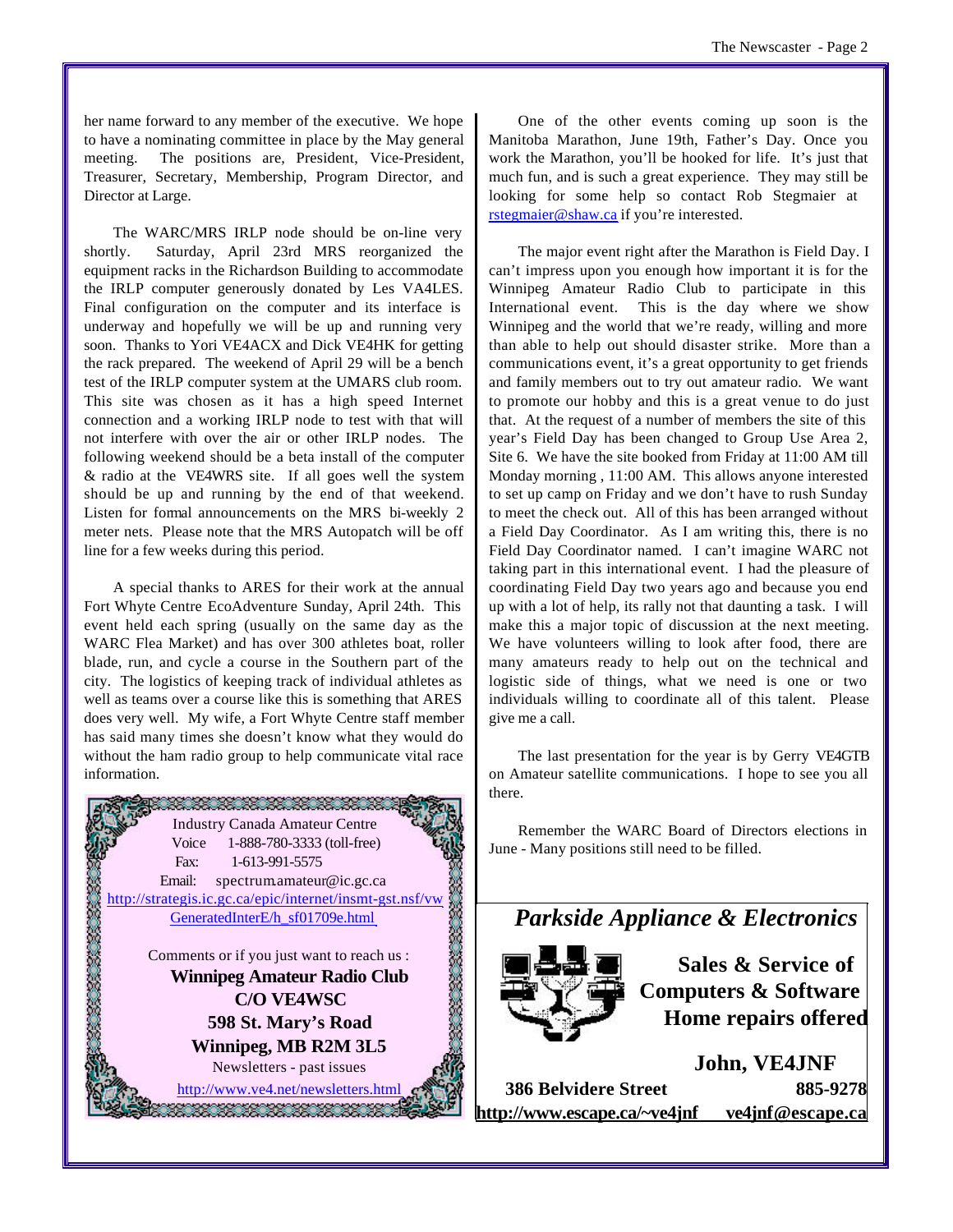# **Winnipeg Senior Citizens Radio Club News by Adam, VE4SN**



It's hard to believe that April is

almost over. Someone must have cranked up the mainspring because it seems to me that the passage of time has increased in velocity. Maybe that's something that only us seniors experience. When I was a youngster the time seemed to crawl and it took so long for events to happen!

Speaking of events, our April breakfast gathering at Garden City was a big one, at least in comparison with the previous three or four. Twenty nine persons showed up, (no doubt because the weather was great), and enjoyed a good meal and plenty of idle chatter. The winner of the free breakfast was none other than yours truly. It was a pleasant surprise and I must admit that I really enjoyed my breakfast that day!

A handful of WSCRC members also took part in the Planes Trains and Sails exhibit at the Winnipeg Aircraft Museum along with a couple from WARC. Those involved were Ed Henderson VE4YU, Adam Romanchuk VE4SN, Irv Cosgrove VE4UG, Bert Andrews VE4AND, Kumara Perera VE4WKP and Aruni Perera VE4WMK. Our display concerned the mode of CW in amateur radio. This event was staged on April 9th and 10th between the hours of 10 am and 4 pm. We had many visitors come by and most of them showed a keen interest in Ham Radio and specifically the history of Morse Code. A big pat on the back for Ed VE4YU for setting up a very interesting display using a variety of old and new morse keys, computers, oscillators and even an old "clicker" as was used in the old railway stations for transmitting morse code on the wires. I'm sure all involved had a wonderful time; I know I did!

The April Executive Board meeting ratified the purchase of a new 2-metre rig to be installed in the Number 1 Operations Room because the old unit was not repairable and certainly was not operating properly. This was done by Rolf VE4VZ and the little rig appears to be functioning quite well. The Board also decided to forego this years Open House in June and instead plan for the Club's 25th birthday party upcoming in 2008. Mark your calendars.

That's it for this time around. Enjoy the good weather and don't despair… conditions will improve on the Bands and DX will flow again.

# **Looking for Youth interested in HAM Radio**

Are you involved in a youth group? Would your youth group be interested in taking a HAM radio course?

At the March WARC meeting the following motion was passed.

**Motion: That the Winnipeg Amateur Radio Club, once per fiscal year, sponsor a group of youth ( Scouts, Guides, or any other youth group age 14 or more) for enrollment into an Amateur Radio course, such as the one that is put on by VE4WSC.** 

**Moved by Derek, VE4HAY Seconded by, Adam, VE4SN**

The next step is to find a youth group ( boys, girls or both) who would like to take a HAM radio course. So what better place to look for group leaders/volunteers than within our club itself. If you are involved in a group or know someone who is, please think about this. It could be a wonderful opportunity for the youth to learn about radio and to enjoy a great life long hobby.

If you are interested, please get in touch with John, VE4QV (info on front page) the current president of WARC who will take it to the executive and then find a course to take.

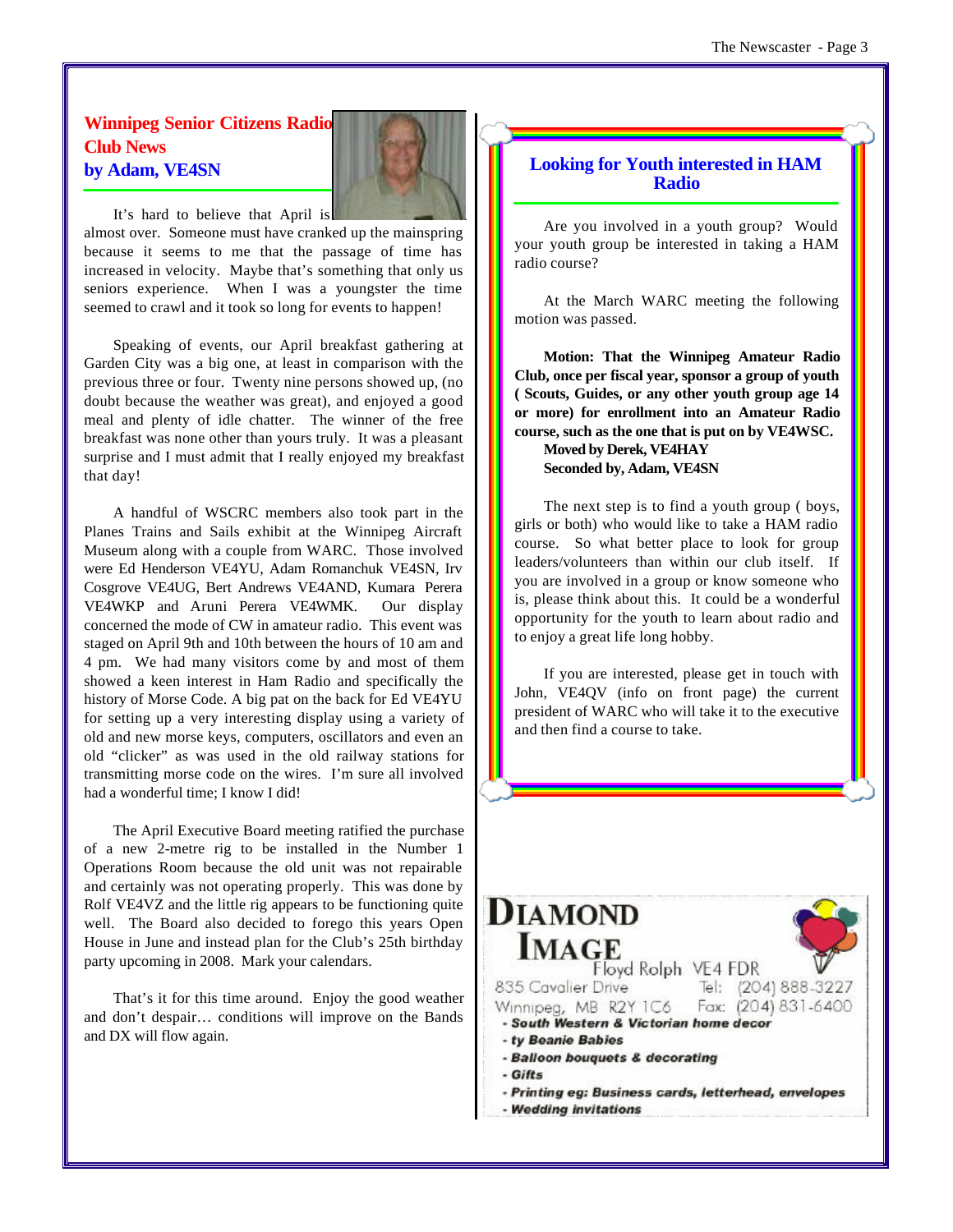#### The Newscaster - Page 4

# **Minutes for April 11th, 2005 Submitted by Ruthie, VE4CRS**

Meeting opened with introductions. 45 members and guests attended.

#### *Minutes*

Errors from March minutes as follows:-

- Good and Welfare the name of the silent key is Dollard, not Dollar.
- ü MRS annual general meeting is the 21st of April not the 28th.

Motion to accept minutes as corrected by VE4HAY, seconded by VE4HK. Motion carried.

#### *Business from Minutes*

Past WARC members who haven't renewed membership will be sent a letter asking why they haven't renewed.

- ü IRLP hardware ready to go; installation on the 23rd. May be cabling issues. There will be no additional charge, only online internet charge.
- VE4DAR reported re motion to train youth groups. Committee members are: VE4's DAR, DWG, HAZ, and KEH. Thanks to: VE4's WR, OV, MAQ, CRS, SZ, and Seniors Club. A letter was received from Air Cadets, Doug Roberts, supporting the program for 15 cadets. (see recommendations)
- discussion following re training program included: proposed age, WARC initiative, new RAC training program, BJ being supportive .
- ü Motion to accept recommendations of training program committee for 1 year by VE4YU, seconded by VE4GWN. Motion carried.

#### *Recommendations*

WARC Basic Qualification Training Plan

- 1. WARC sponsor Basic Qualification level training for up to 18 youths (aged  $16 - 24$ ) each year for 5 years at a maximum of \$40 per youth.
- 2. If no suitable course is being offered in Winnipeg, WARC will conduct the training.
- 3. Youth groups will be given preference over individual youth.
- 4. When feasible, WARC will share training expenses with the group nominating trainees.
- 5. Youth training is a line item in WARC's budget as an ongoing program.
- 6. The WARC Training Committee manages the Basic Qualification training for youth.

#### *Treasurer's Report*

Income - \$44.00 Expenses - \$48.00 Bank Balance as of end of March - \$5,924.42

#### *Programs*

May meeting – AMSAT by VE4GTB. Executive will be appointing nominating committee.

#### *RAC*

RAC convention will be in Saskatoon, July 22-24, 2005.

#### *DX Sleuths*

Conditions – sporadic, CW, solar cycle hasn't bottomed out, only in 2006. Some stations to try to contact are: Bolivia, CP, Rene is QRV as CP6/DF9GR – CW; Iran, Hamid EP4HR on 17meters SSB; Lebanon, Francis OD5PL digital communications; Ivory Coast Gerard TU20J using PSK on 17meters; Brunei, Ambran V85SS QRV on 160 meters, also CW on 80,40 and 30 meters.

#### *ARES*

- 1. ARES logo clothing available for purchase at flea market. Thanks to VE4KEH for organizing ARES table.
- 2. General meeting is on TUE, 19 APR, 1900h guest speaker is Kent VE4KEH about Operating from Remote locations.
- 3. CANWARN Spotter Training SAT 07 MAY 1000h Portage la Prairie City Library. Register by FRI 22 Apr.
- 4. List of CANWARN Net Controllers shifts is being compiled running from 16 MAY – 11 SEP for Summer Sever Wx Season. Shifts are for one week 0930-1730h or 1730-2130h daily. If interested, contact Jeff VE4MBQ.

#### *Marathon*

Currently 66 amateurs have registered to volunteer. Target is 85-95 operators. Contact Jeff VE4MBQ or Rob VE4RST ASAP if interested in volunteering. Rob's email is: rstegmaier@shaw.ca There will be a sign-up sheet at ARES table at Flea Market.

Maiko VE4KLM is trying to borrow GPS units, Tiny Trackers, HT's and mag-mount antennas. The Manitoba Marathon is funding the purchase of 3 Tiny Tracker kits that Maiko will build. If you have gear to loan, contact Maiko directly at 885-2398 before 1200h daily or email: maiko@pes.mb.ca

#### *Flea Market*

All ready to go. 5 tables remaining.

VE4-ESX, Richard, XYL, Lisa, and 2nd Harmonic Kevin, wish to thank the Ham fraternity for all their good wishes and concern during this last while. We want you all to know that it DOES make a difference, Thank you all, 73 Richard VE4ESX.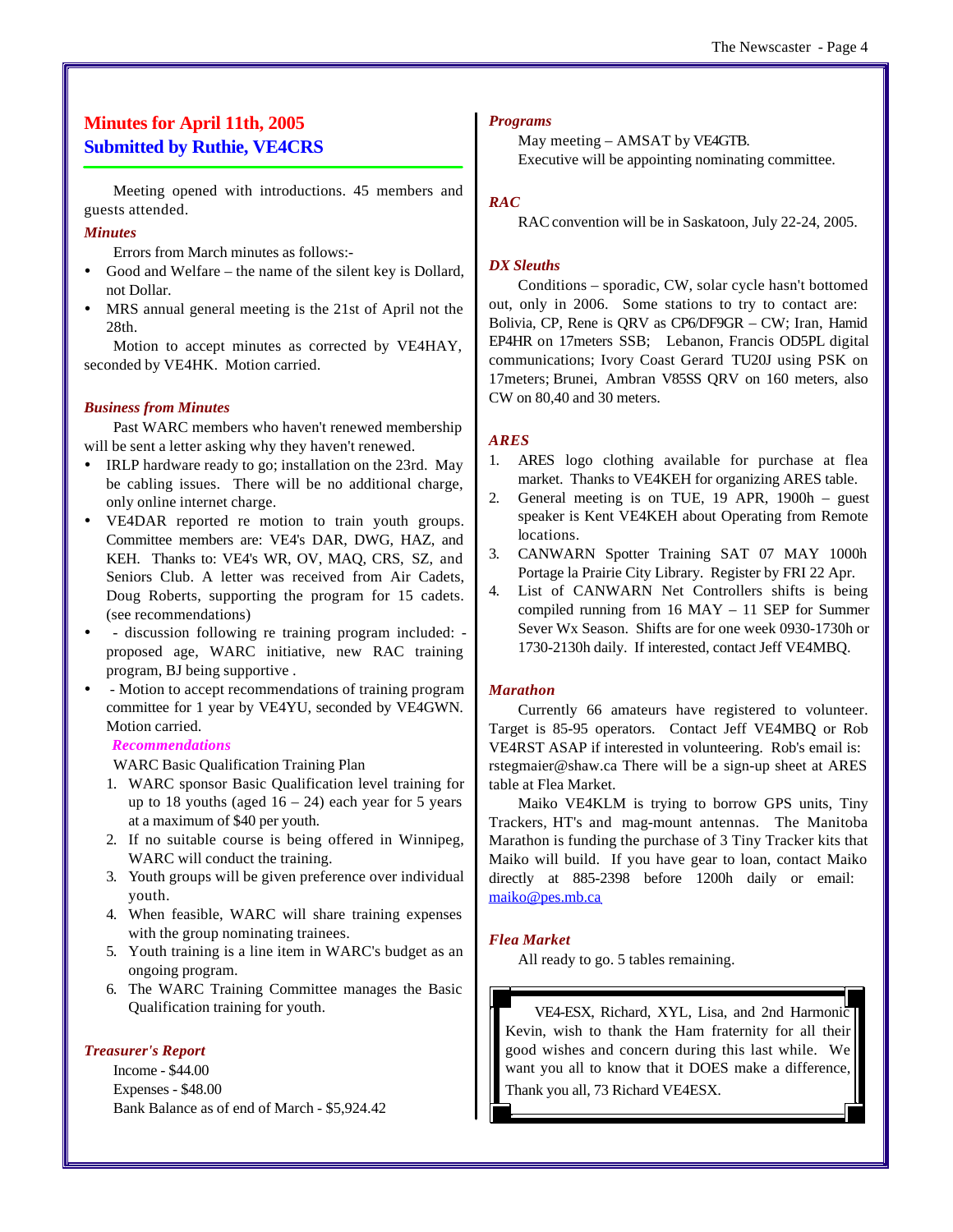# *Field Day*

Still no coordinator. Gr. 2, site 5 is booked at Birds Hill. Camping is paid for. Date: - June  $24 - 26$ . Members recommended to try to get site 6. A park ticket is required even if there is no one at the gate.

#### *International Ham Fest*

Second weekend in July, 8 – 10th.

#### *Good and Welfare*

Ed VE4YU – a look at the past: 1979 radio interview with Dick VE4HK about old WPG repeater. Get Well card passed around for signing for Tom Blair VE4TOM.

Meeting adjourned at 8:40 PM.

Home brew participants were: - VE4's VID, RCJ and Tom Higgins.

#### **Calendar**

#### *May*

| May CW Sprint                     |                | 0000Z      | May 1  |
|-----------------------------------|----------------|------------|--------|
| <b>AGCW ORP/ORP Party</b>         |                | 1300Z      | May 1  |
| RSGB 80m Club Championship        | <b>SSB</b>     | 2000Z      | May 2  |
| <b>ARS</b> Spartan Sprint May     | CW             | 0200Z      | May 3  |
| SSA 10 m Aktivitetstest CW/SSB/FM |                | 1800Z      | May 5  |
| <b>MARAC County Hunter</b>        | CW             | 0000Z      | May 7  |
| Nevada QSO Party                  |                | 0000Z      | May 7  |
| <b>US IPARC Annual</b>            | $\rm CW$       | 0000Z      | May 7  |
| 10-10 Int. Spring                 | CW             | 0001Z      | May 7  |
| Microwave Spring Sprint           |                | 0600 local | May 7  |
| <b>SL</b> Contest                 | CW             | 1100Z      | May 7  |
| <b>SL</b> Contest                 | SSB            | 1230Z      | May 7  |
| Oregon QSO Party                  |                | 1400Z      | May 7  |
| Indiana QSO Party                 |                | 1600Z      | May 7  |
| <b>ARI</b> International DX       |                | 2000Z      | May 7  |
| New England QSO Party             |                | 2000Z      | May 7  |
|                                   | And            | 1300Z      | May 8  |
| <b>US IPARC Annual</b>            | <b>SSB</b>     | 0000Z      | May 8  |
| <b>AGCW Activity Week</b>         | <b>CW/RTTY</b> | 0000Z      | May 9  |
| RSGB 80m Club Championship        | Data           | 2000Z      | May 11 |
| <b>US Counties QSO Party</b>      | <b>SSB</b>     | 0000Z      | May 14 |
| Portuguese Navy Day               | <b>CW/SSB</b>  | 0800Z      | May 14 |
| CQ-M International DX             |                | 1200Z      | May 14 |
| <b>VOLTA WW</b>                   | <b>RTTY</b>    | 1200Z      | May 14 |
| Mid-Atlantic QSO Party            |                | 1600Z      | May 14 |
|                                   | And            | 1100Z      | May 15 |
| <b>FISTS Spring Sprint</b>        |                | 1700Z      | May 14 |
| <b>Anatolian WW RTTY Contest</b>  | <b>RTTY</b>    | 1800Z      | May 14 |
| 50 MHz Spring Sprint              |                | 2300Z      | May 14 |
| Mid-Atlantic QSO Party            | CW/Phone       | 1100Z      | May 15 |

| SSA Månadstest nr 5               | <b>CW</b>    | 1400Z | May 15        |
|-----------------------------------|--------------|-------|---------------|
| SSA Månadstest nr 5               | <b>SSB</b>   | 1515Z | May 15        |
| RSGB 80m Club Championship        | CW           | 2000Z | May 19        |
| VK/Trans-Tasman 80m               | Phone        | 0800Z | May 21        |
| <b>EU PSK DX Contest</b>          |              | 1200Z | May 21        |
| Portuguese Navy Day Contest PSK31 |              | 1300Z | May 21        |
| Manchester Mineira                | CW           | 1500Z | May 21        |
| His Maj. King of Spain            | CW           | 1800Z | May 21        |
| <b>Baltic Contest</b>             | CW/SSB       | 2100Z | May 21        |
| SSA Portabeltest Våromg.          | CW/SSB       | 0700Z | May 22        |
| CQ WW WPX Contest                 | <b>CW</b>    | 0000Z | May 28        |
| <b>ARCI Hootowl Sprint</b>        |              | 2000Z | May 29        |
| MI QRP Memorial Day               | CW           | 2300Z | May 29        |
| June                              |              |       |               |
| SSA 10 m Aktivitetstest CW/SSB/FM |              | 1700Z | Jun 2         |
| Digital Pentathlon (5)            | <b>THROB</b> | 1800Z | Jun $3$       |
| Wake-Up! QRP Sprint               | CW           | 0400Z | Jun 4         |
| VK/Trans-Tasman 80m Contest       | CW           | 0800Z | Jun 4         |
| <b>IARU</b> Region 1 Field Day    | CW           | 1500Z | Jun 4         |
| <b>RSGB</b> National Field Day    |              | 1500Z | Jun 4         |
| <b>QRP TAC Sprint</b>             |              | 1800Z | Jun 4         |
| WorldRadio Friends' Day QSO Party |              | 1800Z | Jun 4         |
| RSGB 80m Club Championship        | Data         | 2000Z | Jun 6         |
| <b>ARS</b> Spartan Sprint June    | CW           | 0200Z | Jun 7         |
| <b>ANARTS WW</b>                  | <b>RTTY</b>  | 0000Z | Jun $11$      |
| <b>Portugal Day Contest</b>       |              | 0000Z | Jun 11        |
| Asia-Pacific Sprint               | <b>SSB</b>   | 1100Z | Jun 11        |
| <b>GACW WWSA DX</b>               | <b>CW</b>    | 1500Z | Jun $11$      |
| <b>DDFM 50 MHz Contest</b>        | CW/SSB       | 1600Z | Jun $11$      |
| SSA Månadstest nr 6               | <b>SSB</b>   | 1400Z | Jun 12        |
| SSA Månadstest nr 6               | <b>CW</b>    | 1515Z | Jun $12$      |
| <b>ARRL June QSO Party</b>        | VHF          | 1800Z | Jun $11$      |
| RSGB 80m Club Championship        | CW           | 2000Z | Jun $15$      |
| <b>SARL Kid's Day</b>             |              | 0700Z | Jun 16        |
| All Asian DX Contest              | CW           | 0000Z | <b>Jun 18</b> |
| <b>SMIRK Contest</b>              |              | 0000Z | Jun 18        |
| <b>AGCW VHF Contest</b>           |              | 1600Z | <b>Jun 18</b> |
| <b>AGCW UHF Contest</b>           |              | 1900Z | <b>Jun 18</b> |
| West Virginia QSO Party           |              | 1600Z | <b>Jun 18</b> |
| Quebec QSO Party                  |              | 1700Z | Jun 18        |
| Kid's Day Contest                 |              | 1800Z | Jun 18        |
| <b>DIE Contest</b>                | CW/SSB/RTTY  | 0600Z | Jun 19        |
| RSGB 80m Club Championship        | SSB          | 2000Z | Jun 23        |
| <b>SCAGStraight Key Day (SKD)</b> | CW           | 0800Z | Jun 25        |
| SP QRP Contest                    | <b>CW</b>    | 1200Z | Jun 25        |
| Ukrainian DX DIGI                 | RTTY/PSK31   | 1200Z | Jun 25        |
| Marconi Memorial HF               |              | 1400Z | Jun 25        |
| <b>ARCI Milliwatt Field Day</b>   |              | 1800Z | Jun 25        |
| <b>ARRL Field Day</b>             |              | 1800Z | Jun 25        |
| His Maj. King of Spain Contest    | <b>SSB</b>   | 1800Z | Jun 25        |
|                                   |              |       |               |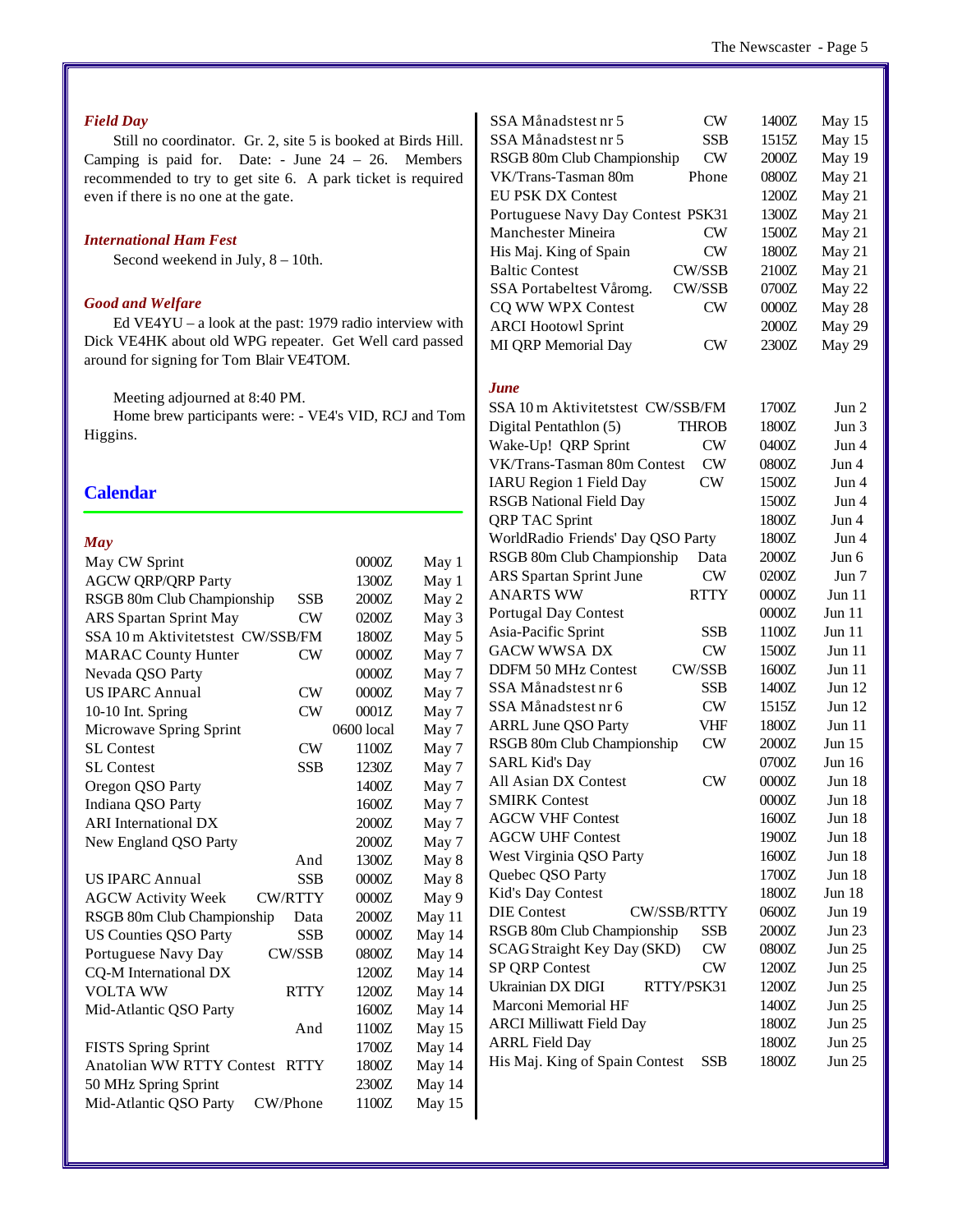# **News from the Net**

#### *Special Prefixes*

At the request of Radio Amateurs of Canada, Industry Canada has authorized all Canadian radio amateurs to use special event prefixes for the month of May, 2005, to mark the opening of the new Canadian War Museum in Ottawa on 8 May, 2005 coincident with the 60th Anniversary of VE Day.

The official opening of the new Canadian War Museum in Ottawa, the national capital of Canada, on May 8, 2005, coincides with the 60th anniversary of Victory in Europe Day -- VE Day -- which, on May 8, 1945, officially ended the Second World War in Europe.

The year 2005 has been declared The Year of the Veteran by the Canadian government in recognition and commemoration of the determination, service and sacrifice of Canada's WW II veterans.

Canadian radio amateurs are authorized to use the following special event prefixes during the period 1 May to 31 May, 2005 inclusive:

> CF for VA stations CG for VE stations CH for VO stations CI0 for VY0 stations CI1 for VY1 stations CI2 for VY2 stations.

#### *Environmental Canada Weather Updates by Email*

Were you aware that Environment Canada has a FREE service whereby they will send you weather warnings, forecasts, etc. by email. Sterling (VE9SK) tells me that various services are offered including bulletins only for specific locations, forecasts up to three times a day, everyday, selected days, etc

If interested you can go to

www.weatheroffice.pyr.ec.gc.ca/e-products and select the subscription(s) of your choice

#### *HAM Radio comes through - Again*

The role of Amateur Radio Emergency Service (ARES) volunteers in Connecticut in last week's massive TOPOFF 3 exercise has drawn praise from the American Red Cross, for which ARES provided virtually all radio communication. Operators were there when needed them, and messages got to where they were needed. Connecticut's phase of TOPOFF 3 began April 4 with a bang-- an explosion in New London meant to simulate a terrorist attack. "Loud enough that the organizers passed out earplugs for the media gathered on the bluffs above." Visual realism was very much a part of the \$16 million exercise, and prospective ARES volunteers were cautioned in advance. "As the mushroom cloud of smoke drifted away, hundreds of simulated gory victims processed into the site to assume positions of death and agony. Amateur Radio's performance in TOPOFF 3 did not go unnoticed within the Department of Homeland Security. Amateur Radio made a major contribution to the nation, and those who contribute to making it safer and stronger and folks in the right places know it*. -- ARRL*

#### *Cypress gets expanded 40 Metre Band*

Hams in Cypress have been given more spectrum on 40 meters. This, with word that Cypriot amateurs may now use 7.100 to 7.200 MHz in addition to 7.000 to 7.100 MHz they already had.

With this action, amateurs in Cypress join those in the UK, Ireland, Croatia, Switzerland, Norway, Denmark, San Marino and Iceland who already have access to 7.100 to 7.200 MHz. The expansion of the 40 meter band is included in the Cyprus Department of Electronic Communications National Frequency Plan which has been posted on the Internet at www.tinyurl.com/528w Its in Adobe pdf file format. -- *The Canadian Amateur Radio Bulletin*

### *Live Streaming Video Webcast from Dayton, Ohio Hamvention 2005 May 18 - 22, 2005*

This will be our 3rd year to broadcast live our drive to hamvention (550 miles) and then the 3 days outside in the fleamarket. This year we have a new addition. We have the helmet cam which will let people around the world get a view of all the things we look at as we walk around. The streaming cam page http://tmedlin.com/cam.htm also has its own chat room and hams from around the world watched, chatted, and enjoyed it the past 2 years. There are no pop-ups or advertisements. Just something we like to do each year and have fun. It lets hams take part in ham radio if they are too far away to travel or health does not permit it. -- *The Canadian Amateur Radio Bulletin*

#### *First QSOs via the moon on 47 GHz, April 16, 2005*

The team of RW3BP, AD6FP, W5LUA, and VE4MA would like to announce that the first 47 GHz contacts via the moon have been completed. As you may recall, RW3BP heard the first lunar echoes on 47 GHz back in August of 2004. At that time he was heard by AD6FP, W5LUA, VE4MA and VE7CLD. Since the receipt of the first 47 GHz echoes via the moon, numerous tests between RW3BP and AD6FP led to improvements by RW3BP allowing him to copy calls from the lower power signal of AD6FP in January of 2005.

As of April 16, 2005 the team of AD6FP, W5LUA and VE4MA have each completed a CW QSO via the moon with RW3BP. The station at RW3BP consists of a 2.4M offset fed dish and 100 plus watts while the station at AD6FP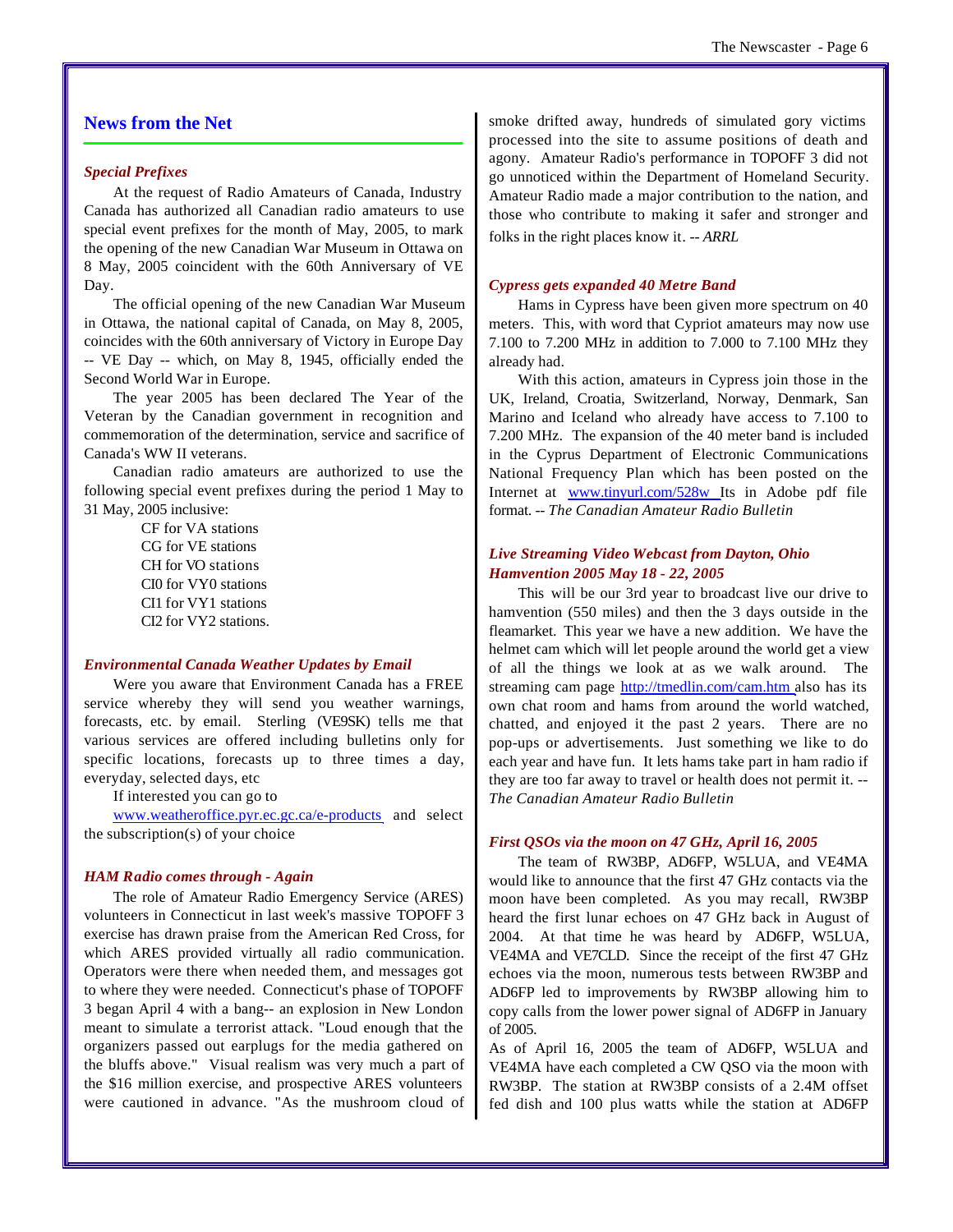consists of a 1.8M offset fed dish and 30 watts. At W5LUA and VE4MA 2.4M offset fed dishes and 30 watt TWTs were used. Noise figures of all stations are in the 3.5 to 4.7 dB range. Since the doppler shift can be as much as  $100 + kHz$ at 47 GHz, one must continuously adjust the receive frequency to keep the station centered in the passband. Precision frequency control was obtained by using GPS controlled, Rubidium locked, or TV sync controlled phase locked local oscillators. Various techniques were in use to keep the Doppler shifted frequency in the passband of the receivers. *-- RAC*

# **2005 Manitoba Marathon Volunteer Request Reminder**

\*\*\*\*\*\*\*\*\*\*\*\*\*\*\*\*\*\*\*\*\*\*\*\*\*\*\*\*\*\*

The planning for the 2005 Manitoba Marathon is again in full swing. This years Manitoba Marathon will be held on Fathers Day, Sunday, June 19th.

The pre-marathon meeting being held on Tuesday June 14th starting at 7 p.m. at the Sport Manitoba building, 200 Main St.

I would like to thank those people who have already contacted me and have volunteered for this year's marathon. However, more volunteers are still needed. If you are considering volunteering or know that you will, I would appreciate that you contact me. You may do this by the following:

E-mail rstegmaier@shaw.ca

Phone 982-9600 (please leave message) Please indicate

- When you last volunteered for the Manitoba Marathon
- Your call sign and your name
- Your, last position posted at the marathon and if you wish to volunteer there again. (if applicable)
- Your phone number and preferred time of contact
- If you wish to be posted with someone in particular
- Your T-shirt size
- Your full mailing address

Also, if you know anyone that is interested in volunteering and has not volunteered in the past, please let me know and I will be happy to contact them.

www.mww

# **Tuner Vs. Coupler http://www.sgcworld.com**

The question of 'tuner' and 'coupler' and the distinction between them is a point on which you will find quite a bit of confusion and contention. All for no reason. The words are often used interchangeably, so many people equate them in their minds. People who use the words to represent different things make the distinction based on what each thing does.

If you want to use the terms distinctly, then a TUNER is something which TUNES just after the output of your transceiver. It's purpose is to match the feedline to the transceiver. What it tunes is the system composed of the feedline and the antenna to provide a 50 Ohm connection (or whatever impedance is needed for the match) for the transceiver. A COUPLER is put at the feed point of the antenna. It's purpose is to match the antenna to the 50 ohm feedline (or whatever other impedance is needed, but usually it's 50 ohms). A coupler keeps the SWR down along the whole feedline, while a tuner does not.

Which is better? There you'll find lots of opinion, but in general, most experts would consider the antenna feed point as the proper place to insert some sort of coupling device. Books like the Antenna Handbook or others usually have collections of matching sections for antennas run at a specific frequency. A coupler does the same thing, but it does it across a wide range of frequencies.

SO which do you want? A tuner built into your rig is there to protect the transceiver, not to give you the best signal. It's convenient, simple, and at most HF frequencies, losses will be fairly minimal on a practical level. A coupler at the antenna feed point will maximize your energy flow into the antenna, giving you the best signal possible with that physical antenna. Most matching sections though, are only for a single frequency and a small band around that frequency. The Smartuner (SGC's product), automates the tuning by selecting the best match at the feed point to maximize energy flow. This minimizes SWR across the whole of the feed line which also minimizes energy loss. Since the Smartuner is completely independent with its own internal intelligence, it operates completely without attention once it's properly installed. Many of our customers have had one for 5, 10, or more years and never even bother to look at it since it just sits there and does its job.

Should you use both? Generally not, simply because they're usually not needed. It shouldn't make any difference if you do, though. The transceiver might change power levels or do something else to confuse the remote coupler. Most people simply turn off the internal tuner and rely on the external one, since they can usually get demonstrably better signal reports when using the remote coupler.